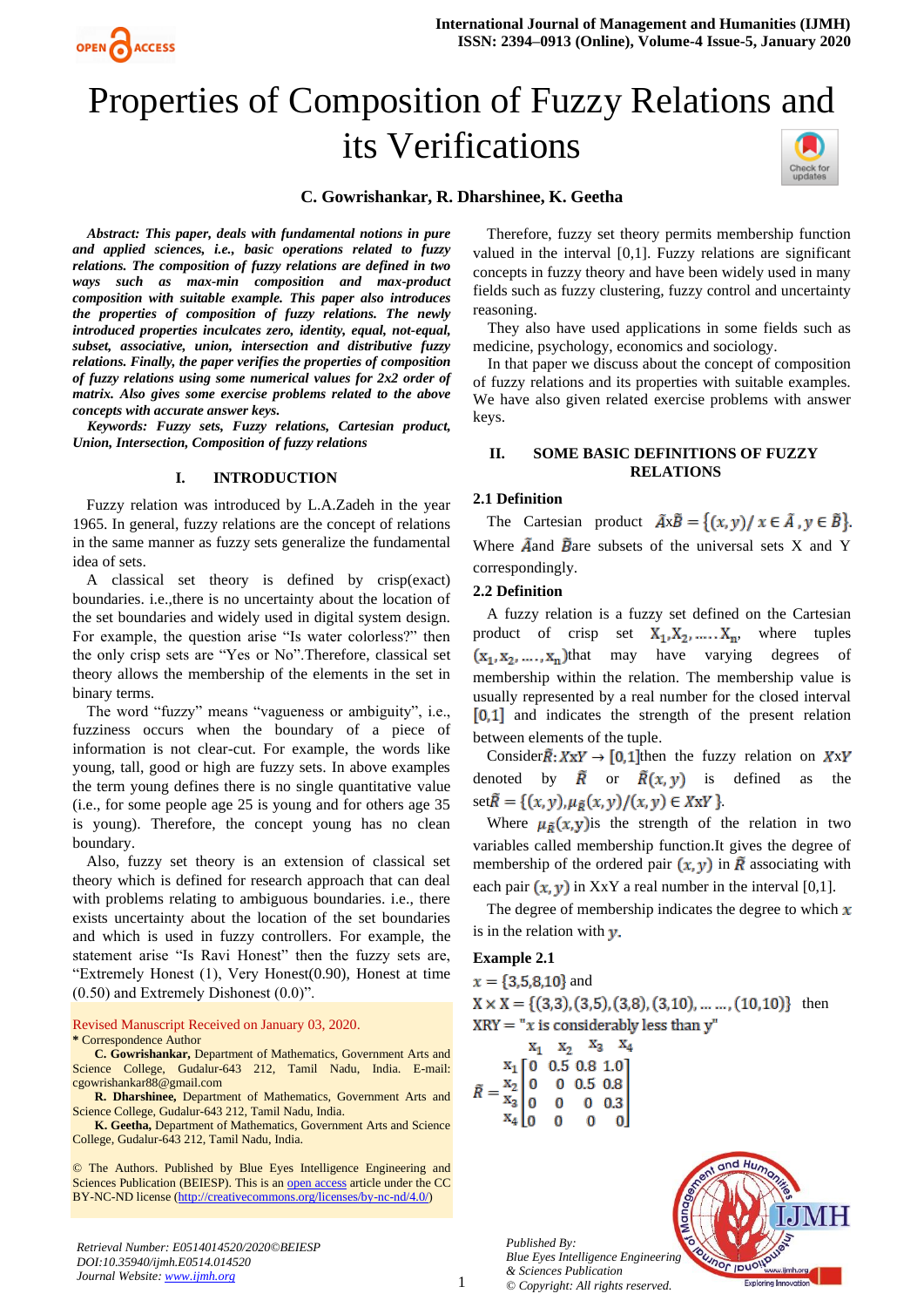## **2.3 Definition**

Let  $\tilde{A}$  and  $\tilde{B}$ be fuzzy sets on the universes Xand Y, then  $\tilde{A} \times \tilde{B} = \tilde{R} \subset X \times Y$ 

Then the fuzzy relation  $\tilde{R}$  has a membership function  $\mu_{\tilde{B}}(x,y) = \mu_{\tilde{A}x\tilde{B}}(x,y) = \min \{ \mu_{\tilde{A}}(x), \mu_{\tilde{B}}(y) \}$ is called the fuzzy Cartesian product of XxY.

## **Example 2.2**

Let  $\tilde{A}$  defined on the universe of three discrete temperatures,  $X = \{x_1, x_2, x_3\}$ , and  $\tilde{B}$  defined on the universe of two discrete pressures,  $Y = {y_1, y_2}$ . Fuzzy set  $\tilde{A}$  represents the "ambient" temperature and fuzzy set $\tilde{B}$  represents the "near optimum" pressure for a certain heat exchanger and the Cartesian product might represents the conditions (temperature-pressure pairs) of the exchanger that are associated with "efficient" operations.

For example, let 
$$
\tilde{A} = \frac{0.2}{x_1} + \frac{0.5}{x_2} + \frac{1}{x_3}
$$
 and  $\tilde{B} = \frac{0.3}{y_1} + \frac{0.8}{y_2}$  then  
\n $y_1$   $y_2$   $y_1$   $y_2$   
\n $\tilde{A}x\tilde{B} = \tilde{R} = x_2$ \n
$$
\begin{bmatrix}\n\min\{0.2, 0.3\} & \min\{0.2, 0.8\} \\
\min\{0.5, 0.3\} & \min\{0.5, 0.8\} \\
\min\{1, 0.3\} & \min\{1, 0.8\}\n\end{bmatrix} = \begin{bmatrix}\nx_1 \\
x_2 \\
x_3\n\end{bmatrix} \begin{bmatrix}\n0.2 & 0.2 \\
0.3 & 0.5 \\
0.3 & 0.5 \\
0.3 & 0.8\n\end{bmatrix}
$$

#### **2.4 Definition**

The Cartesian product  $\tilde{A} \times \tilde{B}$  is called a zero fuzzy relation, if  $0 = \{((x,y), \mu_0(x,y)) \mid (x,y) \in \tilde{A} \times \tilde{B}, \mu_0(x,y) = 0\}$ 

If we set  $\mu_{\tilde{B}}(x, y) = 1$  in the definition of fuzzy relation, we get classical relation.

#### **2.5 Definition**

The identity relation I defined for all  $(x, y) \in \tilde{A} \times \tilde{B}$  then its membership functions as follows: $I = \mu_I(x, y) = \begin{cases} 1, & \text{for } x = y \\ 0, & \text{for } x \neq y \end{cases}$ 

#### **Example 2.3**

The fuzzy relation  
\n
$$
\tilde{R} = \{ (x_1, y_1), 0), ((x_1, y_2), 0.1), ((x_1, y_3), 0.2),
$$
\n
$$
((x_2, y_1), 0.7), ((x_2, y_2), 0.2), ((x_2, y_3), 0.3), ((x_3, y_1), 1)
$$
\n
$$
((x_3, y_2), 0.6), ((x_3, y_3), 0.2) \}
$$

Can also given by the table as follows:

|              | Y<br>x | $y_1$ | $y_2$ | $y_3$ |
|--------------|--------|-------|-------|-------|
| $\tilde{R}-$ | $x_1$  | 0     | 0.1   | 0.2   |
|              | $x_2$  | 0.7   | 0.2   | 0.3   |
|              | $x_3$  |       | 0.6   | 0.2   |

Find membership function.

#### **Solution:**

The numbers in the cells are located at the intersection of rows and columns. Then the values of the membership function as follows:

$$
\mu_{\tilde{R}}(x_1, y_1) = 0, \mu_{\tilde{R}}(x_1, y_2) = 0.1, \mu_{\tilde{R}}(x_1, y_3) = 0.2
$$
  

$$
\mu_{\tilde{R}}(x_2, y_1) = 0.7, \mu_{\tilde{R}}(x_2, y_2) = 0.2, \mu_{\tilde{R}}(x_2, y_3) = 0.3
$$

*Retrieval Number: E0514014520/2020©BEIESP DOI:10.35940/ijmh.E0514.014520 Journal Website[: www.ijmh.org](http://www.ijmh.org/)*

$$
\mu_{\tilde{R}}(x_3, y_1) = 1, \mu_{\tilde{R}}(x_3, y_2) = 0.6, \mu_{\tilde{R}}(x_3, y_3) = 0.2
$$

**Example 2.4**

Assume two fuzzy sets  
\n
$$
\tilde{A} = \left\{ \frac{0.2}{x_1} + \frac{0.5}{x_2} + \frac{1}{x_3} \right\}, \quad \tilde{B} = \left\{ \frac{0.3}{y_1} + \frac{0.9}{y_2} \right\}.
$$

Find the fuzzy relation (the Cartesian product).

#### **Solution:**

|                                          |       | $y_1$ | $y_2$ |
|------------------------------------------|-------|-------|-------|
| $ilde{A} \times \tilde{B} = \tilde{R} =$ | $x_1$ | 0.2   | 0.2   |
|                                          | $x_2$ | 0.3   | 0.5   |
|                                          | $x_3$ | 0.3   | 0.9   |

## **III. THE BASIC OPERATIONS ON FUZZY RELATIONS**

Let 
$$
\tilde{R}_1
$$
 and  $\tilde{R}_2$  be two fuzzy relations on  $\tilde{A}x\tilde{B}$  such that  
\n
$$
\tilde{R}_1 = \{(x, y), \mu_{\tilde{R}_1}(x, y)\}, (x, y) \in \tilde{A}x\tilde{B}
$$
\n
$$
\tilde{R}_2 = \{(x, y), \mu_{\tilde{R}_2}(x, y)\}, (x, y) \in \tilde{A}x\tilde{B}
$$

We use the membership functions  $\mu_{\tilde{R}_1}(x, y)$  and  $\mu_{\tilde{R}_2}(x, y)$ in order to introduce the operations with  $\tilde{R}_1$  and  $\tilde{R}_2$  similarly to operations with fuzzy sets.

#### **A. The equality**

 $\tilde{R}_1 = \tilde{R}_2$ ifffor every  $\text{pair}(x, y) \in \tilde{A} \times \tilde{B}$ , we have $\mu_{\tilde{R}_1}(x, y) = \mu_{\tilde{R}_2}(x, y)$ .

## **B. The inclusion**

The pair of all  $(x, y) \in \tilde{A} \times \tilde{B}$ , then  $\mu_{\tilde{R}_1}(x, y) \leq \mu_{\tilde{R}_2}(x, y)$ , the relation  $\tilde{R}_1$  is included in  $\tilde{R}_2$ (or) $\tilde{R}_2$  is larger than  $\tilde{R}_1$ , denoted by  $\widetilde{R}_1 \subseteq \widetilde{R}_2$ .

If  $\tilde{R}_1 \subseteq \tilde{R}_2$ , in addition if for at least one pair  $(x, y), \mu_{\tilde{R}_1}(x, y) < \mu_{\tilde{R}_2}(x, y)$ , then we have the proper inclusion $\tilde{R}_1 \subset \tilde{R}_2$ .

## **Example 3.1**

| $\tilde{R}_1 =$ | Y<br>X                | $y_1$ | $y_2$ | $y_3$ |
|-----------------|-----------------------|-------|-------|-------|
|                 | $x_1$                 | 0     | 0.2   | 0.6   |
|                 | $x_2$                 | 0.4   | 1.0   | 0.8   |
|                 |                       |       |       |       |
| $\tilde{R}_2$ = | Y<br>$\boldsymbol{X}$ | $y_1$ | $y_2$ | $y_3$ |
|                 | $x_1$                 | 0.1   | 0.2   | 0.7   |
|                 | $x_2$                 | 0.5   | 1.0   | 0.9   |

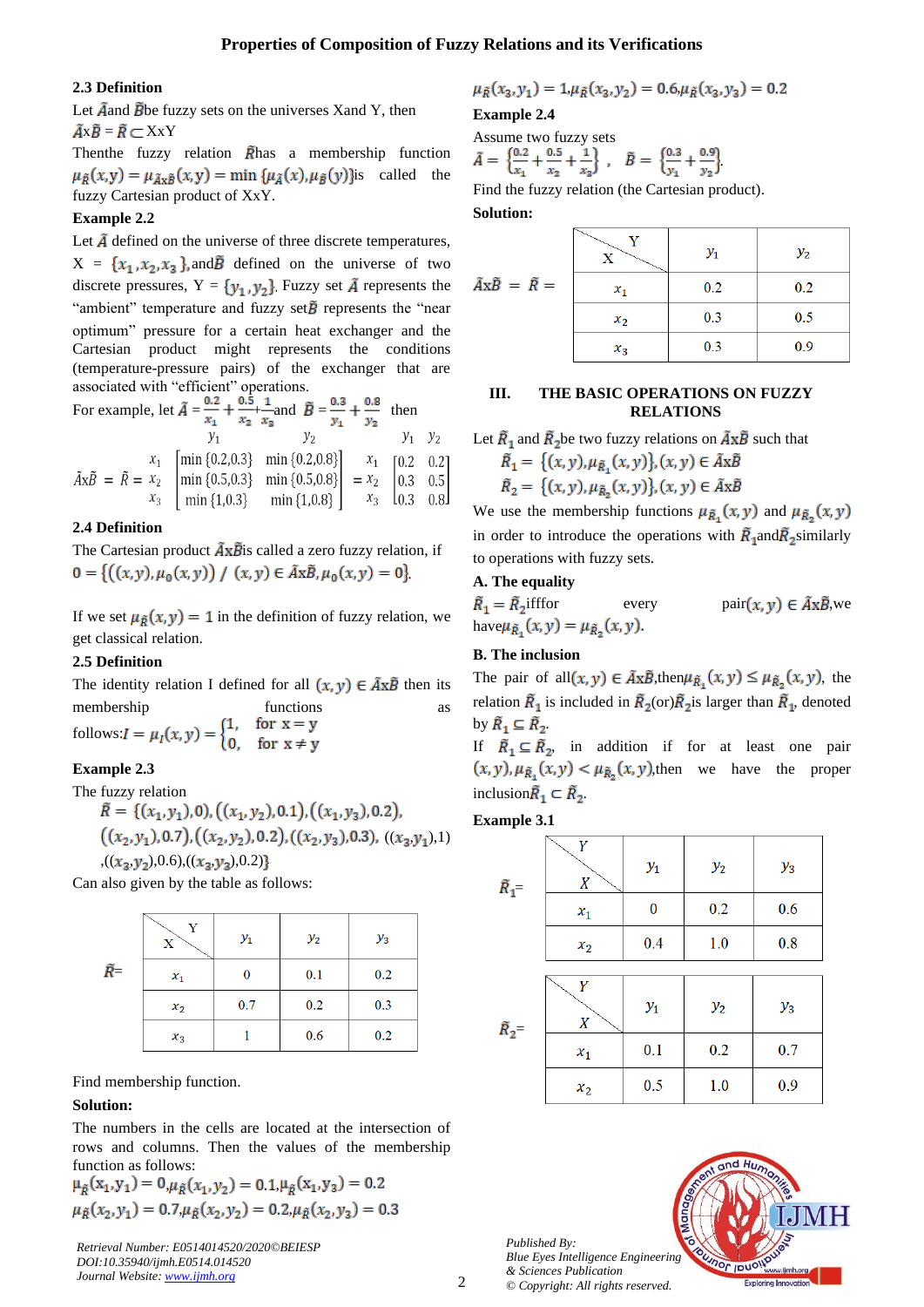

Then we have,  
\n
$$
\mu_{\tilde{R}_1}(x_1, y_1) = 0 < \mu_{\tilde{R}_2}(x_1, y_1) = 0.1
$$
\n
$$
\mu_{\tilde{R}_1}(x_2, y_1) = 0.4 < \mu_{\tilde{R}_2}(x_2, y_1) = 0.5
$$
\n
$$
\mu_{\tilde{R}_1}(x_1, y_2) = 0.2 = \mu_{\tilde{R}_2}(x_1, y_2) = 0.2
$$
\n
$$
\mu_{\tilde{R}_1}(x_2, y_2) = 1.0 = \mu_{\tilde{R}_2}(x_2, y_2) = 1.0
$$
\n
$$
\mu_{\tilde{R}_1}(x_1, y_3) = 0.6 < \mu_{\tilde{R}_2}(x_1, y_3) = 0.7
$$
\n
$$
\mu_{\tilde{R}_1}(x_2, y_3) = 0.8 < \mu_{\tilde{R}_2}(x_2, y_3) = 0.9
$$
\nHence  $\tilde{R}_1$  is included in  $\tilde{R}_2$ , i.e.  $\tilde{R}_1 \subset \tilde{R}_2$ .

## **C. The complement**

The complement of a relation  $\tilde{R}$  denoted by  $\tilde{R}$ , is defined by  $\mu_{\tilde{R}}(x, y) = 1 - \mu_{\tilde{R}}(x, y)$ 

## **Example 3.2**

Consider the relation  $\overline{R}$  is given by the table and find its complementation.

|          |       | $y_1$ | $y_2$ | $y_3$ |
|----------|-------|-------|-------|-------|
| Ř<br>$=$ | $x_1$ |       | 0.2   | 0.6   |
|          | $x_2$ | 0.5   | 1.0   | 0.8   |

**Solution:**

|           |       | $y_1$ | $y_2$ | $y_3$ |
|-----------|-------|-------|-------|-------|
| ñ'<br>$=$ | $x_1$ | 1.0   | 0.8   | 0.4   |
|           | $x_2$ | 0.5   |       | 0.2   |

## **D. The union**

The union of  $\tilde{R}_1$  and  $\tilde{R}_2$  denoted by  $\tilde{R}_1 \cup \tilde{R}_2$ , is defined by  $\mu_{\tilde{R}_1 \cup \tilde{R}_2}(x, y) = \max{\mu_{\tilde{R}_1}(x, y), \mu_{\tilde{R}_2}(x, y)}, (x, y) \in \tilde{A}x\tilde{B}.$ 

#### **E. The intersection**

The intersection of  $\tilde{R}_1$  and  $\tilde{R}_2$  denoted by  $\tilde{R}_1 \cap \tilde{R}_2$  is defined by

$$
\mu_{\tilde{R}_1 \cap \tilde{R}_2}(x, y) = \min \{ \mu_{\tilde{R}_1}(x, y), \mu_{\tilde{R}_2}(x, y) \}, (x, y) \in \tilde{A}x\tilde{B}.
$$

## **Example 3.3**

The relations  $\tilde{R}_1$  and  $\tilde{R}_2$  are given by the following tables. Then calculate union and intersection.

|                 | Y<br>X                       | $y_1$    | $y_2$    | $y_3$ |
|-----------------|------------------------------|----------|----------|-------|
| $\tilde{R}_1 =$ | $x_1\,$                      | $\bf{0}$ | 0.1      | 0.2   |
|                 | $x_2$                        | $\bf{0}$ | 0.7      | 0.3   |
|                 | $x_3$                        | 0.2      | 0.8      | 1.0   |
|                 |                              |          |          |       |
|                 | Y<br>$\overline{\mathbf{X}}$ | $y_1$    | $y_2$    | $y_3$ |
| $\tilde{R}_2 =$ | $x_1$                        | 0.3      | 0.3      | 0.2   |
|                 | $x_2$                        | 0.5      | $\bf{0}$ | 1.0   |
|                 | $x_3$                        | 0.7      | 0.3      | 0.1   |

*Retrieval Number: E0514014520/2020©BEIESP DOI:10.35940/ijmh.E0514.014520 Journal Website[: www.ijmh.org](http://www.ijmh.org/)*

**Solution:**

|                                          |       | $y_1$ | $y_2$ | $y_3$ |
|------------------------------------------|-------|-------|-------|-------|
| (i).<br>$\tilde{R}_1 \cup \tilde{R}_2 =$ | $x_1$ | 0.3   | 0.3   | 0.2   |
|                                          | $x_2$ | 0.5   | 0.7   | 1.0   |
|                                          | $x_3$ | 0.7   | 0.8   |       |

|   |       | $y_1$ | $y_2$ | $y_3$ |
|---|-------|-------|-------|-------|
| Ξ | $x_1$ |       | 0.1   | 0.2   |
|   | $x_2$ |       |       | 0.3   |
|   | $x_3$ | 0.2   | 0.3   | 0.1   |

Obviously, the proper inclusion  $(\tilde{R}_1 \cap \tilde{R}_2) \subset (\tilde{R}_1 \cup \tilde{R}_2)$ holds.

## **IV. COMPOSITION OF FUZZY RELATIONS**

Let  $\tilde{R}$  is a fuzzy relation on the Cartesian space  $XXY$ ;  $\tilde{S}$  is a fuzzy relation on the Cartesian space YxZ;  $\tilde{T}$  isa fuzzy relation on the Cartesian space XxZ.

Therefore, fuzzy max-min and fuzzy max-product compositions are defined as  $\tilde{T} = \tilde{R}o\tilde{S}$ .

(i) Max-min composition

$$
\mu_{\tilde{T}}(x,z) = \bigcup_{y \in Y} \{ \mu_{\tilde{R}}(x,y) \cap \mu_{\tilde{S}}(y,z) \}
$$

(ii)Max-product composition

$$
\mu_{\tilde{T}}(x,z) = \bigcup_{y \in Y} \{ \mu_{\tilde{R}}(x,y) o \mu_{\tilde{S}}(y,z) \}
$$

## **Example 4.1**

If  $X = \{x_1, x_2\}$ ,  $Y = \{y_1, y_2\}$ , and  $Z = \{z_1, z_2, z_3\}$ . Consider the following fuzzy relations:  $y_1$   $y_2z_1$   $z_2$   $z_3$  $\tilde{R} = \frac{x_1}{x_2} \begin{bmatrix} 0.7 & 0.5 \\ 0.8 & 0.4 \end{bmatrix}$  and  $\tilde{S} = \frac{y_1}{y_2} \begin{bmatrix} 0.9 & 0.6 & 0.5 \\ 0.1 & 0.7 & 0.5 \end{bmatrix}$ 

Find the max-min composition and max-product composition.

#### **Solution:**

(i)Using max-min composition,

$$
\mu_{\tilde{T}}(x_1, z_1) = \bigcup_{y \in Y} \{ \mu_{\tilde{R}}(x_1, y) \cap \mu_{\tilde{S}}(y, z_1) \}
$$
  
= 
$$
max \{ min(0.7, 0.9), min(0.5, 0.1) \}
$$
  
= 
$$
max \{ 0.7, 0.1 \} = 0.7
$$
  

$$
z_1 \quad z_2 \quad z_3
$$
  

$$
z_4 \quad 10.7 \quad 0.6 \quad 0.51
$$

Therefore,  $\tilde{T} = \frac{x_1}{x_2} \begin{bmatrix} 0.7 & 0.0 & 0.0 \\ 0.8 & 0.6 & 0.4 \end{bmatrix}$ 

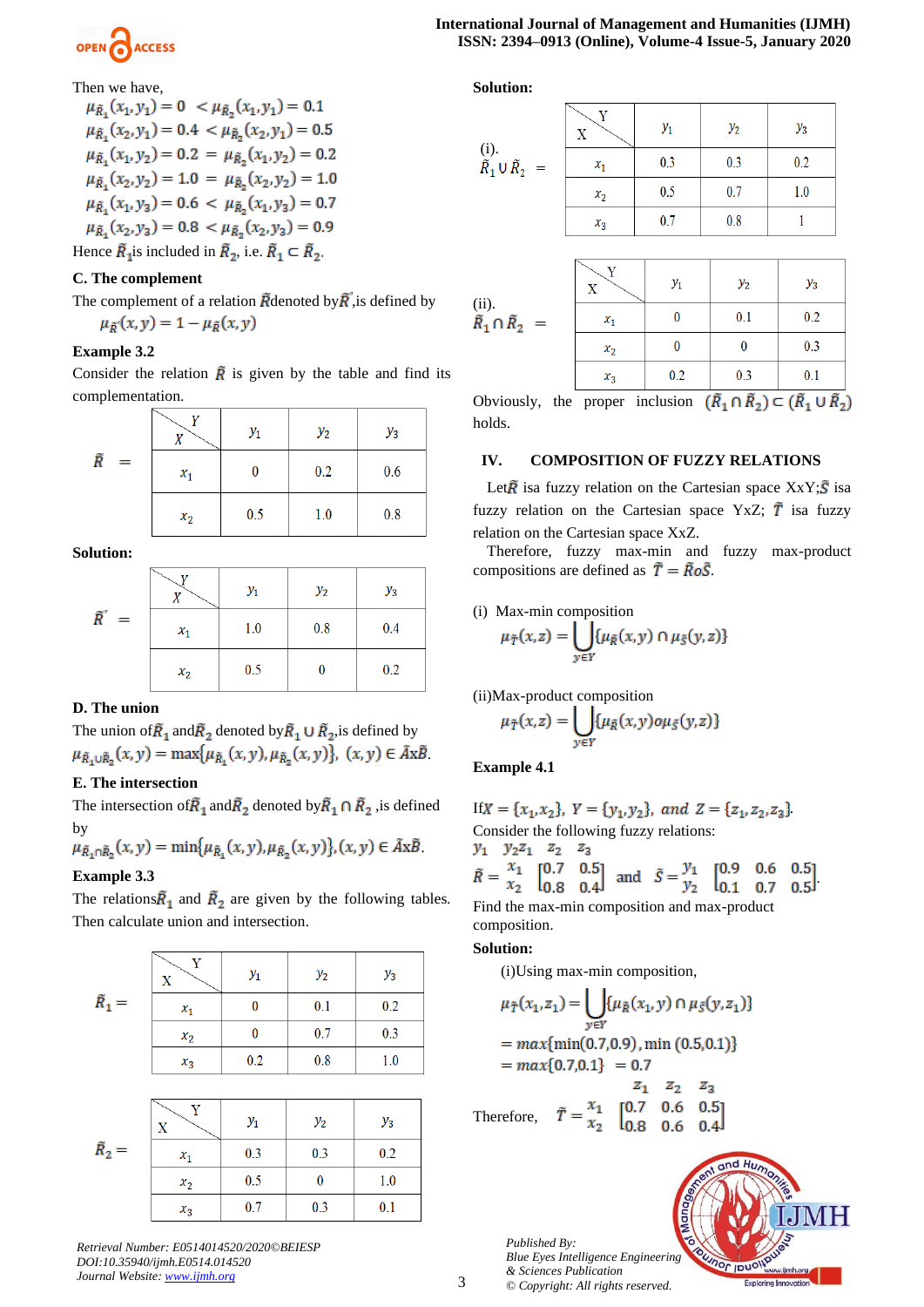## **Properties of Composition of Fuzzy Relations and its Verifications**

(ii) Using max-product composition,

$$
\mu_{\tilde{T}}(x_1, z_2) = \bigcup_{y \in Y} \{ \mu_{\tilde{R}}(x_1, y) \circ \mu_{\tilde{S}}(y, z_2) \}
$$
  
= 
$$
\max \{ (0.7, 0.6), (0.5, 0.7) \}
$$
  
= 
$$
\max \{ 0.42, 0.35 \} = 0.42
$$
  

$$
z_1 \quad z_2 \quad z_3
$$
  
Therefore, 
$$
\tilde{T} = \frac{x_1}{x_2} \begin{bmatrix} 0.63 & 0.42 & 0.25 \\ 0.72 & 0.48 & 0.20 \end{bmatrix}
$$

## **V. PROPERTIES OF COMPOSITION OF FUZZY RELATIONS**

Let  $\tilde{R}, \tilde{R}_1, \tilde{R}_2, \tilde{R}_3$  are fuzzy relations. Then (i) Composition of fuzzy with zero relation

 $\tilde{R}o\tilde{O} = \tilde{O}o\tilde{R}(\tilde{O} \rightarrow Zero Relation)$ 

- (ii) Composition of fuzzy with identity relation  $\tilde{R}o\tilde{I} = \tilde{I}o\tilde{R}(\tilde{I} \rightarrow Identity Relation)$
- (iii) Composition of any two arbitrary fuzzy relations  $\widetilde{R}_1$ o $\widetilde{R}_2 \neq \widetilde{R}_2$ o $\widetilde{R}_1$ (In genral)

(iv)Composition of fuzzy subset relations

 $\tilde{R}_2 \subseteq \tilde{R}_3 \Rightarrow (\tilde{R}_1 o \tilde{R}_2) \subseteq (\tilde{R}_1 o \tilde{R}_3)(\text{In general subset})$ 

(v) Composition of arbitrary fuzzy associative relations  $\tilde{R}_1$ o $(\tilde{R}_2$ o $\tilde{R}_3) = (\tilde{R}_1$ o $\tilde{R}_2)$ o $\tilde{R}_3$ (In genral associative)

(vi) Composition of arbitrary fuzzy distributive with union relations

 $\tilde{R}_1$ o $(\tilde{R}_2 \cup \tilde{R}_2) = (\tilde{R}_1 o \tilde{R}_2) \cup (\tilde{R}_1 o \tilde{R}_2)$  (In genral union)

(vii) Composition of arbitrary fuzzy distributive with intersection relations

(a) If all the elements in  $\tilde{R}_2 \neq 0$  and either of atleast one element in both  $\tilde{R}_1 \& \tilde{R}_2$  are zeros (except for both non-zeros) or alternatively one is non-zero and other one is zero, then

 $\tilde{R}_1$ o $(\tilde{R}_2 \cap \tilde{R}_3) = (\tilde{R}_1 o \tilde{R}_2) \cap (\tilde{R}_1 o \tilde{R}_3)$ (In particular case)

(b) If all the elements in  $\tilde{R}_2 = 0$  and either of at least one element in both  $\tilde{R}_1 \& \tilde{R}_3$  are zeros or alternatively one is non-zero and other one is zero and also both of three relations in all the elements are non-zeros, then  $\tilde{R}_1 o(\tilde{R}_2 \cap \tilde{R}_3) = (\tilde{R}_1 o \tilde{R}_2) \cap (\tilde{R}_1 o \tilde{R}_3)$  (In particular case)

#### **5.1 Verification of properties of composition of fuzzy relations Example 5.1**

$$
\begin{aligned}\n\text{Example 3.1} \\
\text{(i) } \tilde{R}o\tilde{O} &= \tilde{O}o\tilde{R} \\
\text{Let } \tilde{R} = \begin{bmatrix} 0.1 & 0.2 \\ 0.3 & 0.4 \end{bmatrix} \text{ and } \tilde{O} = \begin{bmatrix} 0 & 0 \\ 0 & 0 \end{bmatrix} \\
\tilde{R}o\tilde{O} &= \begin{bmatrix} 0.1 & 0.2 \\ 0.3 & 0.4 \end{bmatrix} o \begin{bmatrix} 0 & 0 \\ 0 & 0 \end{bmatrix} \\
&= \begin{bmatrix} \max \{\min(0.1,0), \min(0.2,0)\} & \max \{\min(0.1,0), \min(0.2,0)\} \\ \max \{\min(0.3,0), \min(0.4,0)\} & \max \{\min(0.3,0), \min(0.4,0)\} \end{bmatrix} \\
&= \begin{bmatrix} 0 & 0 \\ 0 & 0 \end{bmatrix} & \dots & \dots & \dots & \dots & \dots \\
0 & 0 & 0 & 0.3 & 0.4 \end{bmatrix}\n\end{aligned}
$$

*Retrieval Number: E0514014520/2020©BEIESP DOI:10.35940/ijmh.E0514.014520 Journal Website[: www.ijmh.org](http://www.ijmh.org/)*

 $\begin{bmatrix} \max\left\{ \min(0.0.1), \min(0.0.2) \right\} & \max\left\{ \min(0.1.0), \min(0.2.0) \right\} \\ \max\left\{ \min(0.0.3), \min(0.0.4) \right\} & \max\left\{ \min(0.0.3), \min(0.0.4) \right\} \end{bmatrix}$  $= \begin{bmatrix} 0 & 0 \\ 0 & 0 \end{bmatrix}$  .…………  $\therefore$  (1) = (2) (ii)  $\tilde{R}o\tilde{I} = \tilde{I}o\tilde{R}$ Let  $\tilde{R} = \begin{bmatrix} 0.1 & 0.2 \\ 0.3 & 0.4 \end{bmatrix}$  and  $\tilde{I} = \begin{bmatrix} 1 & 0 \\ 0 & 1 \end{bmatrix}$  $\tilde{R}o\tilde{I}=\begin{bmatrix} 0.1 & 0.2 \\ 0.3 & 0.4 \end{bmatrix} o\begin{bmatrix} 1 & 0 \\ 0 & 1 \end{bmatrix}$ [max {min(0.1,1), min(0.2,0)} max {min(0.1,0), min(0.2,1)}]  $\left[\max \{\min(0.3,1), \min(0.4,0)\}\right]$  max  $\left\{\min(0.3,0), \min(0.4,1)\right\}$  $=$   $\begin{bmatrix} 0.1 & 0.2 \\ 0.3 & 0.4 \end{bmatrix}$  ………….  $\tilde{I}o\tilde{R} = \begin{bmatrix} 1 & 0 \\ 0 & 1 \end{bmatrix} o \begin{bmatrix} 0.1 & 0.2 \\ 0.3 & 0.4 \end{bmatrix}$ <br>=  $\begin{bmatrix} \max \{\min(1,0.1), \min(0,0.3)\} & \max \{\min(1,0.2), \min(0,0.4)\} \end{bmatrix}$  $\left[\max\{\min(0,0.1),\min(1,0.3)\}\right]$  max  $\left\{\min(0,0.2),\min(1,0.4)\right\}$  $= \begin{bmatrix} 0.1 & 0.2 \\ 0.3 & 0.4 \end{bmatrix} \dots \dots \dots \dots \quad (2)$  $(1) = (2)$ (iii)  $\tilde{R}_1 o \tilde{R}_2 \neq \tilde{R}_2 o \tilde{R}_1$ Let  $\tilde{R}_1 = \begin{bmatrix} 0.8 & 0.5 \\ 1.0 & 0.9 \end{bmatrix}$  and  $\tilde{R}_2 = \begin{bmatrix} 0.6 & 0.2 \\ 0.0 & 0.7 \end{bmatrix}$ <br>  $\tilde{R}_1 o \tilde{R}_2 = \begin{bmatrix} 0.8 & 0.5 \\ 1.0 & 0.9 \end{bmatrix} o \begin{bmatrix} 0.6 & 0.2 \\ 0.0 & 0.7 \end{bmatrix}$ [max  $\{\min(0.8, 0.6), \min(0.5, 0.0)\}$  max  $\{\min(0.8, 0.2), \min(0.5, 0.7)\}\$  $\left[\max \{\min(1.0, 0.6), \min(0.9, 0.0)\}\right]$  max  $\left\{\min(1.0, 0.2), \min(0.9, 0.7)\}\right]$  $=\begin{bmatrix} \max\left\{0.6, 0.0\right\} & \max\left\{0.2, 0.5\right\} \\ \max\left\{0.6, 0.0\right\} & \max\left\{0.2, 0.7\right\} \end{bmatrix}$  $=$   $\begin{bmatrix} 0.6 & 0.5 \\ 0.6 & 0.7 \end{bmatrix}$  ………….  $\tilde{R}_2o\tilde{R}_1=\begin{bmatrix} 0.6 & 0.2\\ 0.0 & 0.7 \end{bmatrix}o\begin{bmatrix} 0.8 & 0.5\\ 1.0 & 0.9 \end{bmatrix}$  ${\max \{ \min(0.6, 0.8), \min(0.2, 1.0) \}}$  max  ${\min(0.6, 0.5), \min(0.2, 0.9) \}}$ =  $\left[\max \{\min(0.0, 0.8), \min(0.7, 1.0)\}\right]$  max  $\left[\min(0.0, 0.5), \min(0.7, 0.9)\right]$  $=\begin{bmatrix} \max\left\{0.6, 0.2\right\} & \max\left\{0.5, 0.2\right\} \\ \max\left\{0.0, 0.7\right\} & \max\left\{0.0, 0.7\right\} \end{bmatrix}$  ………….  $(1) \neq (2)$ (iv)  $\tilde{R}_2 \subseteq \tilde{R}_3 \Rightarrow (\tilde{R}_1 o \tilde{R}_2) \subseteq (\tilde{R}_1 o \tilde{R}_3)$ Let  $\tilde{R}_1 = \begin{bmatrix} 0.3 & 0.6 \\ 0.4 & 0.1 \end{bmatrix}$ ,  $\tilde{R}_2 = \begin{bmatrix} 0.2 & 0.5 \\ 0.0 & 0.8 \end{bmatrix}$  and  $\tilde{R}_3 = \begin{bmatrix} 0.4 & 0.7 \\ 0.1 & 0.8 \end{bmatrix}$ Given relations we conclude that,  $\tilde{R}_2 \subseteq \tilde{R}_3$ . Then  $\tilde{R}_I \circ \tilde{R}_2 = \begin{bmatrix} 0.3 & 0.0 \\ 0.4 & 0.1 \end{bmatrix} \circ \begin{bmatrix} 0.2 & 0.5 \\ 0.0 & 0.8 \end{bmatrix}$ <br>
[max {min(0.3,0.2) , min(0.6,0.0)} max {min(0.3,0.5) , min(0.6,0.8)}] = = =  $\begin{bmatrix} 0.2 & 0.0 \\ 0.2 & 0.4 \end{bmatrix}$  (1)

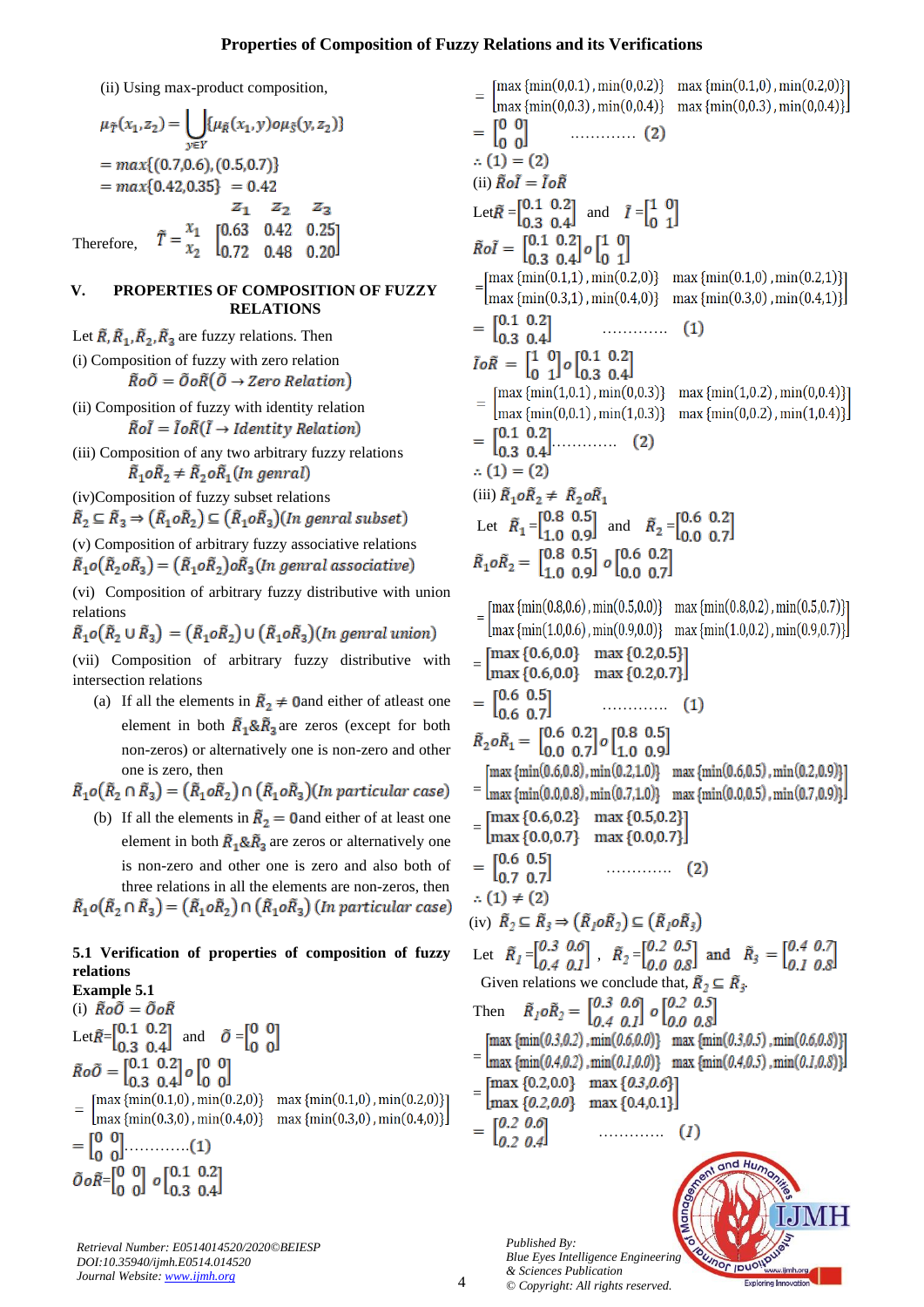

## And  $\tilde{R}_1 o \tilde{R}_3 = \begin{bmatrix} 0.3 & 0.0 \\ 0.4 & 0.1 \end{bmatrix} o \begin{bmatrix} 0.4 & 0.7 \\ 0.1 & 0.8 \end{bmatrix}$  $\begin{array}{lll}\n\text{[max}\{\text{min}(0.3,0.4), \text{min}(0.6,0.1)\} & \text{max}\,\{\text{min}(0.3,0.7), \text{min}(0.6,0.8)\} \\
\text{[max}\,\{\text{min}(0.4,0.4), \text{min}(0.1,0.1)\} & \text{max}\,\{\text{min}(0.4,0.7), \text{min}(0.1,0.8)\}\n\end{array}$  $\begin{bmatrix} \max\left\{0.3, 0.1\right\} & \max\left\{0.3, 0.6\right\} \\ \max\left\{0.4, 0.1\right\} & \max\left\{0.4, 0.1\right\} \end{bmatrix}$  …………. From (1) & (2) we have,  $(\tilde{R}_1 \circ \tilde{R}_2) \subseteq (\tilde{R}_1 \circ \tilde{R}_3)$ . (v)  $\tilde{R}_1 o(\tilde{R}_2 o \tilde{R}_3) = (\tilde{R}_1 o \tilde{R}_2) o \tilde{R}_3$ Let  $\tilde{R}_1 = \begin{bmatrix} 0.7 & 0.2 \\ 0.4 & 0.8 \end{bmatrix}$ ,  $\tilde{R}_2 = \begin{bmatrix} 0.2 & 0.6 \\ 0.0 & 0.1 \end{bmatrix}$  and  $\tilde{R}_3 = \begin{bmatrix} 0.3 & 0.7 \\ 1.0 & 0.5 \end{bmatrix}$ <br>  $\tilde{R}_2 \circ \tilde{R}_3 = \begin{bmatrix} 0.2 & 0.0 \\ 0.0 & 0.1 \end{bmatrix} \circ \begin{bmatrix} 0.3 & 0.7 \\ 1.0 & 0.5 \end{bmatrix}$  ${\rm [max\ {min}(0.2,0.3), min(0.6,1.0)}$   ${\rm max\ {min}(0.2,0.7), min(0.6,0.5)}$ =  $\text{Imax}\left\{\min(0.0,0.3), \min(0.1,1.0)\right\}$  max  $\{\min(0.0,0.7), \min(0.1,0.5)\}\right\}$  $\begin{array}{ll} = & \left[\max\left\{0.2, 0.6\right\} & \max\left\{0.2, 0.5\right\}\right] \\ \max\left\{0.0, 0.1\right\} & \max\left\{0.0, 0.1\right\} \end{array}$  ………….  $\tilde{R}_1 o(\tilde{R}_2 o \tilde{R}_3) = \begin{bmatrix} 0.7 & 0.2 \\ 0.4 & 0.8 \end{bmatrix} o \begin{bmatrix} 0.6 & 0.5 \\ 0.1 & 0.1 \end{bmatrix}$  $\begin{bmatrix} \max \{\min(0.7, 0.6), \min(0.2, 0.1)\} & \max \{\min(0.7, 0.5), \min(0.2, 0.1)\} \\ \max \{\min(0.4, 0.6), \min(0.8, 0.1)\} & \max \{\min(0.4, 0.5), \min(0.8, 0.1)\} \end{bmatrix}$  $\begin{bmatrix} \max\left\{0.6, 0.2\right\} & \max\left\{0.5, 0.2\right\} \\ \max\left\{0.4, 0.1\right\} & \max\left\{0.4, 0.1\right\} \end{bmatrix}$  ………….  $\tilde{R}_1$ o $\tilde{R}_2$  =  $\begin{bmatrix} 0.7 & 0.2 \\ 0.4 & 0.8 \end{bmatrix}$ o  $\begin{bmatrix} 0.2 & 0.0 \\ 0.0 & 0.1 \end{bmatrix}$  $\{\text{max}\ \{\text{min}(0.7,0.2), \text{min}(0.2,0.0)\}\$  max  $\{\text{min}(0.7,0.6), \text{min}(0.2,0.1)\}\$ =  $\text{Imax }$  {min(0.4,0.2), min(0.8,0.0)} max {min(0.4,0.6), min(0.8,0.1)}  $\begin{array}{ll} = & \left[\max\left\{0.2, 0.0\right\} & \max\left\{0.6, 0.1\right\}\right] \\ \max\left\{0.2, 0.0\right\} & \max\left\{0.4, 0.1\right\} \end{array}$  ………….  $(\tilde{R}_1 \circ \tilde{R}_2) \circ \tilde{R}_3 = \begin{bmatrix} 0.2 & 0.0 \\ 0.2 & 0.4 \end{bmatrix} \circ \begin{bmatrix} 0.3 & 0.7 \\ 1.0 & 0.5 \end{bmatrix}$  ${\rm [max\;{min}(0.2,0.3), min(0.6,1.0)}$   ${\rm max\;{min}(0.2,0.7), min(0.6,0.5)}$  $=\frac{\text{max }{\text{min}(0.2,0.3),\text{min}(0.4,1.0)}$  max  $\{\text{min}(0.2,0.7),\text{min}(0.4,0.5)\}}$ [max  ${0.2, 0.6}$ ] max  ${0.2, 0.5}$ ] =  $\left[\max\{0.2, 0.4\}\right]$  max {0.2,0.4} ………….  $\therefore$  (2) = (4)  $\tilde{R}_{l}o\big(\tilde{R}_{2}\cup\tilde{R}_{3}\big)=\left(\tilde{R}_{l}o\tilde{R}_{2}\right)\cup\left(\tilde{R}_{l}o\tilde{R}_{3}\right)$ (vi) Let  $\tilde{R}_1 = \begin{bmatrix} 0.8 & 0.5 \\ 1.0 & 0.9 \end{bmatrix}$ ,  $\tilde{R}_2 = \begin{bmatrix} 0.6 & 0.2 \\ 0.0 & 0.7 \end{bmatrix}$  and  $\tilde{R}_3 = \begin{bmatrix} 0.0 & 1.0 \\ 0.4 & 0.3 \end{bmatrix}$ <br>  $\tilde{R}_2 \cup \tilde{R}_3 = \begin{bmatrix} 0.6 & 0.2 \\ 0.0 & 0.7 \end{bmatrix} \cup \begin{bmatrix} 0.0 & 1.0 \\ 0.4 & 0.3 \end{bmatrix}$  $=\begin{bmatrix} \max\{0.6, 0.0\} & \max\{0.2, 1.0\} \\ \max\{0.0, 0.4\} & \max\{0.7, 0.3\} \end{bmatrix}$  ………….  $\tilde{R}_1 o(\tilde{R}_2 \cup \tilde{R}_3) = \begin{bmatrix} 0.8 & 0.5 \\ 1.0 & 0.0 \end{bmatrix} o \begin{bmatrix} 0.6 & 1.0 \\ 0.4 & 0.7 \end{bmatrix}$

**International Journal of Management and Humanities (IJMH) ISSN: 2394–0913 (Online), Volume-4 Issue-5, January 2020**

 $\{\min(0.8, 0.6), \min(0.5, 0.4)\}$  max  $\{\min(0.8, 1.0), \min(0.5, 0.7)\}\$ =  $\text{Imax } \{\min(1.0, 0.6), \min(0.9, 0.4)\}$  max  $\{\min(1.0, 1.0), \min(0.9, 0.7)\}$  $\begin{array}{ll} = & \left[\max\left\{0.6, 0.4\right\} & \max\left\{0.8, 0.5\right\}\right] \\ \max\left\{0.6, 0.4\right\} & \max\left\{1.0, 0.7\right\} \end{array}$  $= \begin{bmatrix} 0.6 & 0.8 \\ 0.6 & 1.0 \end{bmatrix} \hspace{1.5cm} \ldots \ldots \ldots \ldots$  $(2)$  $\tilde{R}_1$ o $\tilde{R}_2 = \begin{bmatrix} 0.8 & 0.5 \\ 1.0 & 0.9 \end{bmatrix}$  o  $\begin{bmatrix} 0.6 & 0.2 \\ 0.0 & 0.7 \end{bmatrix}$ [max {min(0.8,0.6) , min(0.5,0.0)} max {min(0.8,0.2) , min(0.5,0.7)}] =  $\text{Imax }$  {min(1.0,0.6) , min(0.9,0.0)} max {min(1.0,0.2) , min(0.9,0.7)} [max  ${0.6,0.0}$ ] max  ${0.2,0.5}$ ] = ………….  $\tilde{R}_1$ o $\tilde{R}_3$  =  $\begin{bmatrix} 0.8 & 0.5 \\ 1.0 & 0.9 \end{bmatrix}$ o $\begin{bmatrix} 0.0 & 1.0 \\ 0.4 & 0.3 \end{bmatrix}$  $\{\text{max}\,\{\text{min}(0.8,0.0),\text{min}(0.5,0.4)\}\}$  max  $\{\text{min}(0.8,1.0),\text{min}(0.5,0.3)\}\$ =  $\left[\max \{\min(1.0.0.0), \min(0.9.0.4)\}\right]$  max  $\left\{\min(1.0.1.0), \min(0.9.0.3)\}\right]$ =  $= \begin{bmatrix} 0.4 & 0.8 \\ 0.4 & 1.0 \end{bmatrix}$  (4)  $\left(\tilde{R}_{\dot{I}}o\tilde{R}_{\dot{2}}\right)\cup\left(\tilde{R}_{\dot{I}}o\tilde{R}_{\dot{3}}\right)=\begin{bmatrix}0.6 & 0.5\\0.6 & 0.7\end{bmatrix}\cup\begin{bmatrix}0.4 & 0.8\\0.4 & 1.0\end{bmatrix}$  $=\begin{bmatrix} \max\left\{0.6, 0.4\right\} & \max\left\{0.5, 0.8\right\} \\ \max\left\{0.6, 0.4\right\} & \max\left\{0.7, 1.0\right\} \end{bmatrix}$  $= \begin{bmatrix} 0.6 & 0.8 \\ 0.6 & 1.0 \end{bmatrix} \ \cdots \qquad \qquad (5)$  $(2) = (5)$ (vii) **Case (a):**  $\tilde{R}_1 o(\tilde{R}_2 \cap \tilde{R}_3) = (\tilde{R}_1 o \tilde{R}_2) \cap (\tilde{R}_1 o \tilde{R}_3)$ Let  $\tilde{R}_l = \begin{bmatrix} 0.3 & 0.2 \\ 0.3 & 0.8 \end{bmatrix}$ ,  $\tilde{R}_2 =$ = ………….  $\tilde{R}_1 o(\tilde{R}_2 \cap \tilde{R}_3) = \begin{bmatrix} 0.3 & 0.2 \\ 0.1 & 0.0 \end{bmatrix} o \begin{bmatrix} 0.0 & 0.1 \\ 0.3 & 0.2 \end{bmatrix}$ [max  $\{\min(0.3, 0.0)$ ,  $\min(0.2, 0.3)\}$  max  $\{\min(0.3, 0.1)$ ,  $\min(0.2, 0.2)\}$ ] =  $\text{Imax } \{\min(0.1, 0.0), \min(0.0, 0.3)\}$  max  $\{\min(0.1, 0.1), \min(0.0, 0.2)\}$  $=\begin{bmatrix} \max\left\{0.0, 0.2\right\} & \max\left\{0.1, 0.2\right\} \\ \max\left\{0.0, 0.0\right\} & \max\left\{0.1, 0.0\right\} \end{bmatrix}$  ………….  $\tilde{R}_1$ o $\tilde{R}_2 = \begin{bmatrix} 0.3 & 0.2 \\ 0.1 & 0.0 \end{bmatrix}$ o  $\begin{bmatrix} 0.4 & 0.5 \\ 0.6 & 0.7 \end{bmatrix}$ [max  $\{\min(0.3, 0.4), \min(0.2, 0.6)\}$  max  $\{\min(0.3, 0.5), \min(0.2, 0.7)\}\$ =  $\text{Imax } \{\min(0.1, 0.4), \min(0.0, 0.6)\}$  max  $\{\min(0.1, 0.5), \min(0.0, 0.7)\}$ [max  ${0.3,0.2}$ ] max  ${0.3,0.2}$ ]  $=\begin{bmatrix} \max\{0.1, 0.0\} & \dots & 0.1, 0.0 \end{bmatrix}$  max {0.1,0.0}  $= \begin{bmatrix} 0.3 & 0.3 \\ 0.1 & 0.1 \end{bmatrix}$  (3)  $\tilde{R}_1$ o $\tilde{R}_3$  =  $\begin{bmatrix} 0.3 & 0.2 \\ 0.1 & 0.0 \end{bmatrix}$ o  $\begin{bmatrix} 0.0 & 0.1 \\ 0.3 & 0.2 \end{bmatrix}$ 

*Published By: Blue Eyes Intelligence Engineering & Sciences Publication © Copyright: All rights reserved.*



*Retrieval Number: E0514014520/2020©BEIESP DOI:10.35940/ijmh.E0514.014520 Journal Website[: www.ijmh.org](http://www.ijmh.org/)*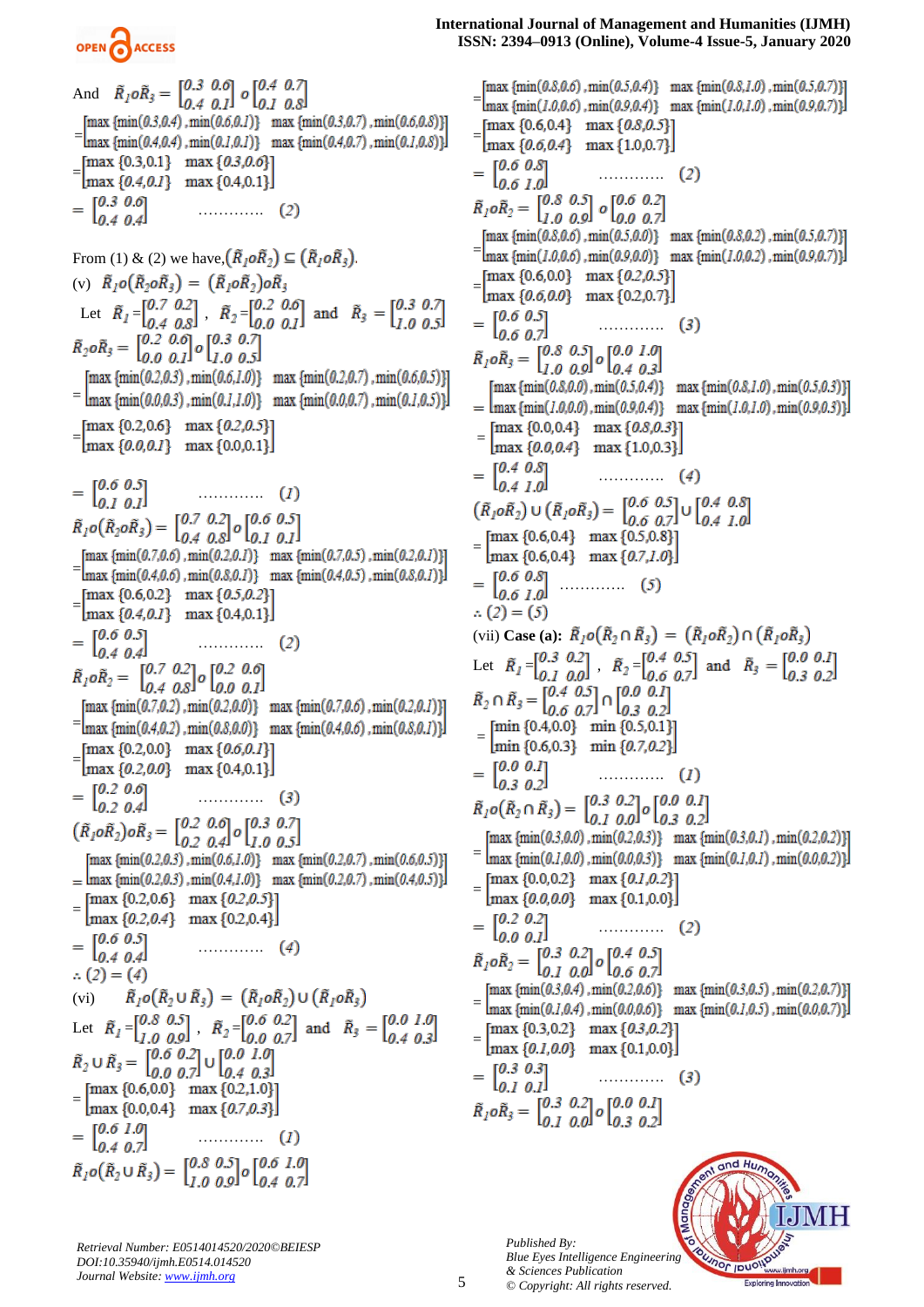### **Properties of Composition of Fuzzy Relations and its Verifications**

[max {min(0.3,0.0) , min(0.2,0.3)} max {min(0.3,0.1) , min(0.2,0.2)}]  $=\text{Imax}\{\min(0.1,0.0),\min(0.0,0.3)\}\$  max  $\{\min(0.1,0.1),\min(0.0,0.2)\}\$  $=\begin{bmatrix} \max\left\{0.0, 0.2\right\} & \max\left\{0.1, 0.2\right\} \\ \max\left\{0.0, 0.0\right\} & \max\left\{0.1, 0.0\right\} \end{bmatrix}$  ………….  $(\tilde{R}_1 \circ \tilde{R}_2) \cap (\tilde{R}_1 \circ \tilde{R}_3) = \begin{bmatrix} 0.3 & 0.3 \\ 0.1 & 0.1 \end{bmatrix} \cap \begin{bmatrix} 0.2 & 0.2 \\ 0.0 & 0.1 \end{bmatrix}$  $=\begin{bmatrix} \min\{0.3, 0.2\} & \min\{0.3, 0.2\} \\ \min\{0.1, 0.0\} & \min\{0.1, 0.1\} \end{bmatrix}$  ………….  $\therefore$  (2) = (5) **Case (b):** $\tilde{R}_1$ o( $\tilde{R}_2 \cap \tilde{R}_3$ )  $\neq (\tilde{R}_1 o \tilde{R}_2) \cap (\tilde{R}_1 o \tilde{R}_3)$ Let  $\tilde{R}_1 = \begin{bmatrix} 0.1 & 0.3 \\ 0.1 & 0.8 \end{bmatrix}$ ,  $\tilde{R}_2 =$ = ………….  $\tilde{R}_1 o(\tilde{R}_2 \cap \tilde{R}_3) = \begin{bmatrix} 0.1 & 0.3 \\ 0.4 & 0.8 \end{bmatrix} o \begin{bmatrix} 0.4 & 0.2 \\ 0.3 & 0.2 \end{bmatrix}$  $= \begin{bmatrix} \max \{ \min(0.1, 0.4), \min(0.3, 0.3) \} & \max \{ \min(0.1, 0.2), \min(0.3, 0.2) \} \\ \max \{ \min(0.4, 0.4), \min(0.8, 0.3) \} & \max \{ \min(0.4, 0.2), \min(0.8, 0.2) \} \end{bmatrix}$  $=\begin{bmatrix} \max\left\{0.1, 0.3\right\} & \max\left\{0.1, 0.2\right\} \\ \max\left\{0.4, 0.3\right\} & \max\left\{0.2, 0.2\right\} \end{bmatrix}$  ………….  $\tilde{R}_1$ o $\tilde{R}_2 = \begin{bmatrix} 0.1 & 0.3 \\ 0.4 & 0.8 \end{bmatrix}$ o  $\begin{bmatrix} 0.4 & 0.2 \\ 0.5 & 0.3 \end{bmatrix}$  ${\rm max}$  { $\min(0.1, 0.4)$ ,  $\min(0.3, 0.5)$ }  $\max$  { $\min(0.1, 0.2)$ ,  $\min(0.3, 0.3)$ }} =  $\lim_{\alpha \to 0}$  {min(0.4,0.4), min(0.8,0.5)} max {min(0.4,0.2), min(0.8,0.3)}  $=\begin{bmatrix} \max\left\{0.1, 0.3\right\} & \max\left\{0.1, 0.3\right\} \\ \max\left\{0.4, 0.5\right\} & \max\left\{0.2, 0.3\right\} \end{bmatrix}$  ………….  $\tilde{R}_1 o \tilde{R}_3 = \begin{bmatrix} 0.1 & 0.3 \\ 0.4 & 0.8 \end{bmatrix} o \begin{bmatrix} 0.9 & 1.0 \\ 0.3 & 0.2 \end{bmatrix}$  ${\rm max}$  { $\min(0.1, 0.9)$ ,  $\min(0.3, 0.3)$ }  $\max$  { $\min(0.1, 1.0)$ ,  $\min(0.3, 0.2)$ } =  $\text{Imax } \{\min(0.4, 0.9), \min(0.8, 0.3)\}$  max  $\{\min(0.4, 1.0), \min(0.8, 0.2)\}\$  $= \begin{bmatrix} \max\{0.1, 0.3\} & \max\{0.1, 0.2\} \\ \max\{0.4, 0.3\} & \max\{0.4, 0.2\} \end{bmatrix}$  $= \begin{bmatrix} 0.3 & 0.2 \\ 0.4 & 0.4 \end{bmatrix}$  (4)  $(\tilde{R}_1 \circ \tilde{R}_2) \cap (\tilde{R}_1 \circ \tilde{R}_3) = \begin{bmatrix} 0.3 & 0.3 \\ 0.5 & 0.3 \end{bmatrix} \cap \begin{bmatrix} 0.3 & 0.2 \\ 0.4 & 0.4 \end{bmatrix}$  $=\begin{bmatrix} \min\{0.3, 0.3\} & \min\{0.3, 0.2\} \\ \min\{0.5, 0.4\} & \min\{0.3, 0.4\} \end{bmatrix}$  ………….  $\therefore$  (2)  $\neq$  (5) **Exercise Problems**

1. Verify  $\tilde{R}_1 o(\tilde{R}_2 \cup \tilde{R}_3) = (\tilde{R}_1 o \tilde{R}_2) \cup (\tilde{R}_1 o \tilde{R}_3)$ . If  $\tilde{R}_1 = \begin{bmatrix} 0.1 & 0.2 \\ 0.3 & 0.4 \end{bmatrix}$ ,  $\tilde{R}_2 = \begin{bmatrix} 0.0 & 0.1 \\ 0.4 & 0.5 \end{bmatrix}$  and  $\tilde{R}_3 = \begin{bmatrix} 0.0 & 0.2 \\ 0.5 & 0.6 \end{bmatrix}$ **Answer:** *LHS* = *RHS* =  $\begin{bmatrix} 0.2 & 0.2 \\ 0.4 & 0.4 \end{bmatrix}$ 2. Verify  $\tilde{R}_1 o(\tilde{R}_2 \cap \tilde{R}_3) = (\tilde{R}_1 o \tilde{R}_2) \cap (\tilde{R}_1 o \tilde{R}_3)$ .

*Retrieval Number: E0514014520/2020©BEIESP DOI:10.35940/ijmh.E0514.014520 Journal Website[: www.ijmh.org](http://www.ijmh.org/)*

If  $\tilde{R}_1 = \begin{bmatrix} 0.2 & 0.0 \\ 0.3 & 0.4 \end{bmatrix}$ ,  $\tilde{R}_2 = \begin{bmatrix} 0.6 & 0.3 \\ 0.1 & 0.8 \end{bmatrix}$  and  $\tilde{R}_3 = \begin{bmatrix} 0.4 & 0.7 \\ 1.0 & 0.3 \end{bmatrix}$ **Answer:** *LHS* = *RHS* =  $\begin{bmatrix} 0.2 & 0.2 \\ 0 & 3 & 0.3 \end{bmatrix}$ 3. Verify  $\tilde{R}_1 o(\tilde{R}_2 \cap \tilde{R}_3) = (\tilde{R}_1 o \tilde{R}_2) \cap (\tilde{R}_1 o \tilde{R}_3)$ . If  $\tilde{R}_1 = \begin{bmatrix} 0.1 & 0.2 \\ 0.3 & 0.5 \end{bmatrix}$ ,  $\tilde{R}_2 = \begin{bmatrix} 0.7 & 0.4 \\ 0.8 & 1.0 \end{bmatrix}$  and  $\tilde{R}_3 = \begin{bmatrix} 0.6 & 0.0 \\ 0.3 & 0.7 \end{bmatrix}$ **Answer:** *LHS* = *RHS* =  $\begin{bmatrix} 0.2 & 0.2 \\ 0.3 & 0.5 \end{bmatrix}$ 4. Verify  $\tilde{R}_1 o(\tilde{R}_2 \cap \tilde{R}_3) \neq (\tilde{R}_1 o \tilde{R}_2) \cap (\tilde{R}_1 o \tilde{R}_3)$ . If  $\tilde{R}_1 = \begin{bmatrix} 0.0 & 0.2 \\ 0.6 & 0.7 \end{bmatrix}$ ,  $\tilde{R}_2 = \begin{bmatrix} 0.4 & 0.0 \\ 0.3 & 0.0 \end{bmatrix}$  and  $\tilde{R}_3 = \begin{bmatrix} 0.1 & 0.5 \\ 0.8 & 0.3 \end{bmatrix}$ **Answer:** *LHS* =  $\begin{bmatrix} 0.2 & 0.2 \\ 0.3 & 0.3 \end{bmatrix}$  =  $\begin{bmatrix} 0.2 & 0.2 \\ 0.4 & 0.5 \end{bmatrix}$  = *RHS* 5. Verify  $\tilde{R}_1 o(\tilde{R}_2 \cap \tilde{R}_3) \neq (\tilde{R}_1 o \tilde{R}_2) \cap (\tilde{R}_1 o \tilde{R}_3)$ . If  $\tilde{R}_1 = \begin{bmatrix} 0.2 & 0.3 \\ 0.4 & 0.6 \end{bmatrix}$ ,  $\tilde{R}_2 = \begin{bmatrix} 0.0 & 0.1 \\ 0.3 & 0.7 \end{bmatrix}$  and  $\tilde{R}_3 = \begin{bmatrix} 0.4 & 0.0 \\ 0.9 & 0.2 \end{bmatrix}$ **Answer:** *LHS* =  $\begin{bmatrix} 0.3 & 0.2 \\ 0.3 & 0.2 \end{bmatrix}$  =  $\begin{bmatrix} 0.3 & 0.2 \\ 0.3 & 0.4 \end{bmatrix}$  = RHS 6. Verify  $\tilde{R}_1 \circ (\tilde{R}_2 \cap \tilde{R}_3) \neq (\tilde{R}_1 \circ \tilde{R}_2) \cap (\tilde{R}_1 \circ \tilde{R}_3)$ If  $\tilde{R}_1 = \begin{bmatrix} 0.2 & 0.0 \\ 0.3 & 0.4 \end{bmatrix}$ ,  $\tilde{R}_2 = \begin{bmatrix} 0.0 & 0.5 \\ 0.3 & 0.7 \end{bmatrix}$  and  $\tilde{R}_3 = \begin{bmatrix} 0.9 & 0.1 \\ 0.0 & 0.3 \end{bmatrix}$ **Answer:** *LHS* =  $\begin{bmatrix} 0.0 & 0.1 \\ 0.0 & 0.3 \end{bmatrix}$  =  $\begin{bmatrix} 0.0 & 0.1 \\ 0.3 & 0.3 \end{bmatrix}$  = RHS 7. Verify  $\tilde{R}_1 o(\tilde{R}_2 \cap \tilde{R}_3) \neq (\tilde{R}_1 o \tilde{R}_2) \cap (\tilde{R}_1 o \tilde{R}_3)$ If  $\tilde{R}_1 = \begin{bmatrix} 0.8 & 0.5 \\ 1 & 0 & 0.0 \end{bmatrix}$ ,  $\tilde{R}_2 = \begin{bmatrix} 0.6 & 0.2 \\ 0 & 0 & 0.7 \end{bmatrix}$  and  $\tilde{R}_3 = \begin{bmatrix} 0.0 & 1.0 \\ 0.4 & 0.3 \end{bmatrix}$ **Answer:** *LHS* =  $\begin{bmatrix} 0.0 & 0.3 \\ 0.0 & 0.3 \end{bmatrix}$   $\neq \begin{bmatrix} 0.4 & 0.5 \\ 0.4 & 0.7 \end{bmatrix}$  = *RHS* 

#### **VI. CONCLUSION**

In this paper, we have seen some definitions and basic operations related on fuzzy relations. Next the composition of fuzzy relations are defined in two ways such as max-min composition and max-product composition with example. The max-min composition and max-product composition are two compositions of fuzzy relations which is being made use in this paper to introduce new properties of composition of fuzzy relations which we have verified by solving a suitable problems with the newly introduced properties and have given the solution for the problems.

#### **SCOPE OF PROPERTIES**

In future this properties can be used to extend 3x3, 4x4, …… etc., order of matrix and also this properties can be used to work out the problems of non-square matrix.

#### **REFERENCES**

- 1. Bezdek, J.C. and Harris,J.D., Fuzzy partitions and relations, Fuzzy Sets and Systems, 1 (1978), 111-127.
- 2. Buckley, E.E., An introduction to fuzzy logic and fuzzy sets. Advances in Soft Computing Series, Springer-verlag, Berlin Heidelberg New York, 2002.
- 3. Cornelis, C, De Cock, M, and Kerre, E.E., Intuitionistic fuzzy rough sets at the crossroads of imperfect knowledge, Expert Syst., vol. 20, no. 5, pp. 260-269, 2003.